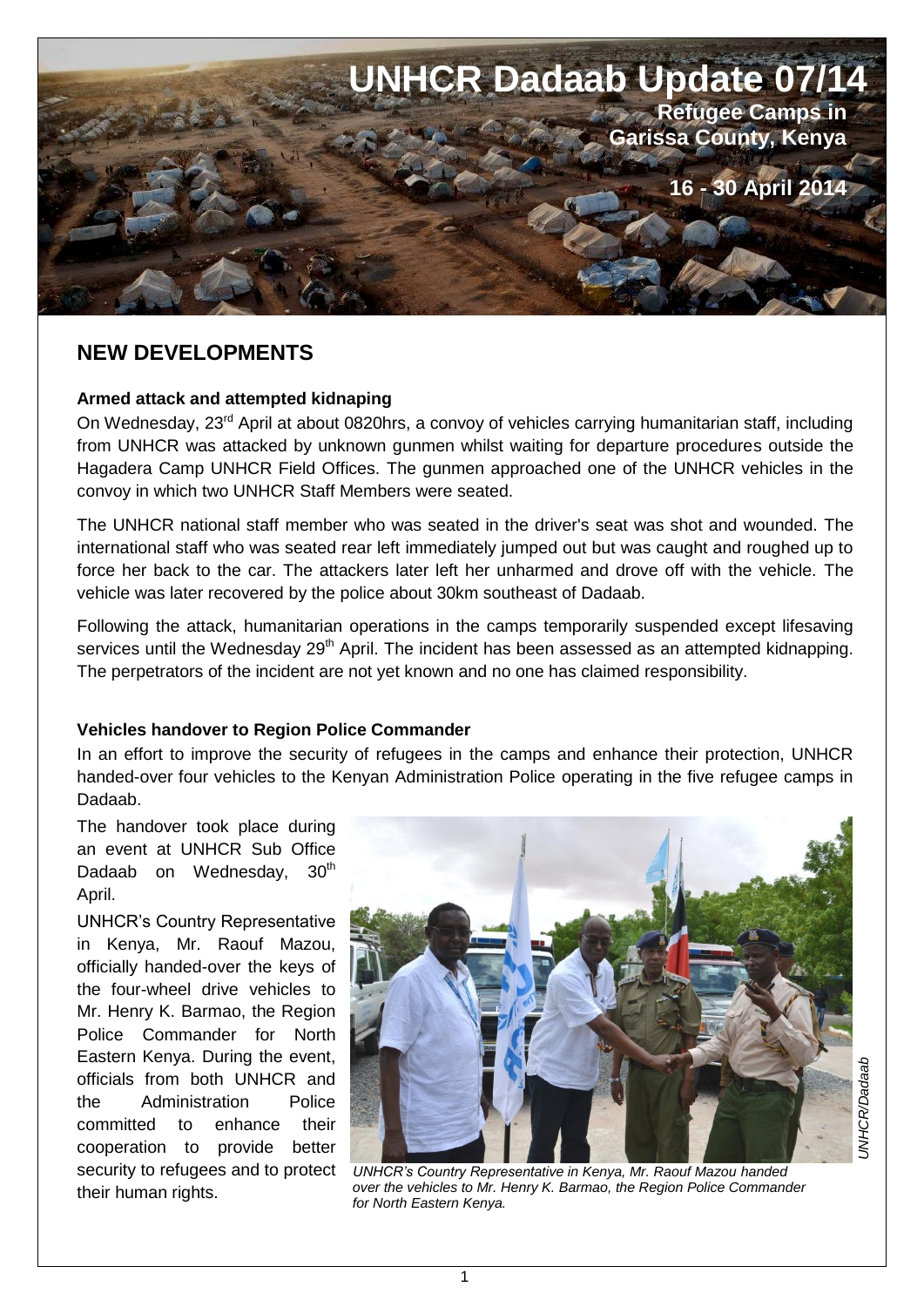# **STATISTICS**

Population as of 30 April 2014:

|         | Hagadera   Kambioos   Dagahaley |        | $ $ Ifo | $\vert$ Ifo 2 | <b>Total</b> |
|---------|---------------------------------|--------|---------|---------------|--------------|
| 105,792 | ່ 19,641                        | 88,948 | 85,188  | 52,675        | 352,244      |

# **PROTECTION**

## **General Protection Environment**

The continued police swoops in urban areas saw the relocation of hundreds of urban Persons of Concern (PoC) to the camps. During the reporting period, UNHCR received 124 refugees and asylum seekers in Hagadera camp that were brought from Niarobi by the Department of Refugee Affairs (DRA).

Majority of them are Somalis and Ethiopians. There was also one Cameroonian and one minor. They were all were received by UNHCR staff, who provided them with food and were interviewed to record their protection concerns.

Currently there are 19 PoCs in the Hagadera transit centre. Only three have never been registered by UNHCR or DRA, while 16 others have previously been registered with UNHCR in Nairobi and Kakuma. The 19 are planned to be relocated to Ifo2 and Kambioos where they will be given plots and other necessary assistance.

#### **Registration of the unregistered**

During the reporting period, UNHCR and DRA continued registration of unregistered persons of concern.

In Kambioos camp, a total of 571 individuals were registered by DRA and UNHCR. 28 Households comprising of 34 individuals were rejected by the government security panel and were referred to the protection desk for follow up. On Tuesday 22<sup>nd</sup> April, registration of unregistered persons of concern begun in Hagadera and was planned to continue in May. As of 30 April, 2,083 refugees/asylum seekers had been registered in both camps.



*Refugees are being registered in Hagadera camp*

## **Refugee Status Determination (RSD)**

During the reporting period, four Refugee Status Determination (RSD) assessments were concluded and set-aside for review. Only two RSD interviews were conducted due to the Easter holiday break and scaling down of field operations as a result of the security incident in Hagadera. A total of 10 letters of notification and 3 recognition certificates were prepared.

## **Sexual and Gender Based Violence (SGBV)**

In Kambioos, a mass information campaign was conducted from  $7<sup>th</sup>$  to 30<sup>th</sup> April at the International Rescue Committee (IRC) gender based violence support centre which aimed at creating awareness on reporting GBV incidents in the camp and how the community can help reduce such incidents. The campaign reached over 2,000 women, school-going girls and members of Community Peace and Protection Teams (CPPT).

In Hagadera, a meeting was held with 16 religious leaders. The aim of the meeting was to improve collaboration with religious leaders because they play an important role in community mobilization and other issues that are of concern community like peaceful coexistence, prevention and response to SGBV. The religious leaders pledged to continue addressing these issues during their preaching sessions in mosques.

In Dagahaley camp, UNHCR and SGBV partners participated in the first of a series of gender based violence training sessions organized by the GBV working group on  $15<sup>th</sup>$  April. The focus was to train participants on GBV case management and improved service delivery to survivors.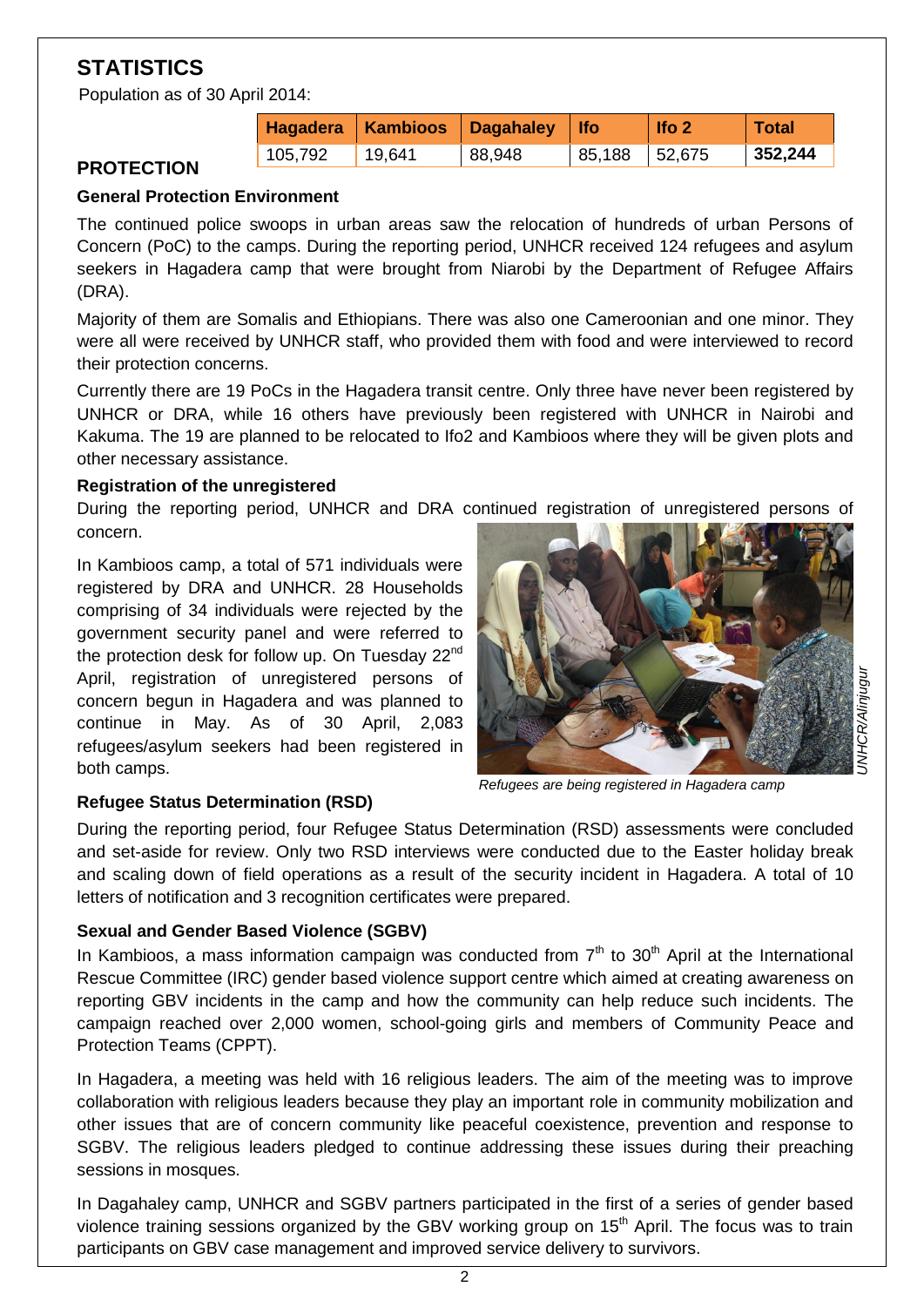#### **Child Protection and Civil Documentation**

During the reporting period, the civil register visited Hagadera and Kambioos camps. During the last six months 1556 births (791 males and 765 female) had been processed in both camps. A total of 709 home births were registered and notified and a total of 70 late home deliveries (occurring after 6 months) were notified.

Distribution of birth certificates was still on-going but concerns were raised over the low number of parents collecting them. Protection and field units are strategizing on how this can be improved.

In Kambioos, a motivational talk was organized for both boys and girls at the Terre de Hommes (TdH) community centre. The elders spoke about culture, traditions and beliefs, the importance of education, peace and respecting each other regardless of clans, tribes or disability.

The UNHCR Garissa Liaison Office participated in a three-day stakeholders forum on civil registration which focused on data management of births and deaths. Gaps were identified and interventions for improvement in the larger Garissa County including refugee camps were suggested.

#### **Resettlement**

During this reporting period, resettlement referral interviews for 6 cases comprising of 24 individuals were conducted and completed. A total of 34 cases of 116 individuals departed to Nairobi for onward resettlement. Since 1<sup>st</sup> January, 543 individuals have been submitted to UNHCR Branch Office Nairobi for onward resettlement. Among this, 273 individuals have departed for onward resettlement.

Resettlement Referral Training (RRT) for medical practitioners was done on 30<sup>th</sup> April aimed at enhancing medical referrals from medical partner agencies staff (IRC, MSF, KRCS & IRK) in Dadaab. The objective of the training was to ensure a common understanding of medical resettlement procedures and to learn how the referral process works.

## **Education**

In Kambioos, construction of a third primary school in section 6 was completed and made ready for inauguration. Schools were scheduled to open for second term on 5<sup>th</sup> May.

UNHCR's partner Danish Refugee Council (DRC) held a career open day for secondary school leavers who have qualified for middle level colleges and universities' scholarships. The event exposed the participants to available career options and entrylevel requirements. 10 higher learning institutions that offer technical and professional courses also counselled them about careers.



*A refugee student in Hagadera* 

#### **Services for Persons with Specific Needs**

During the reporting period, the Kenya Red Cross Society (KRCS) distributed 1,345 elderly persons with supplementary food items in Ifo2 camp. The food comprised of canned fish and milk. They were also distributed with core relief items including mattresses and mats.

In Kambioos camp, 17 elderly persons were distributed with plastic sheets, blankets, mosquito nets and assorted clothes.